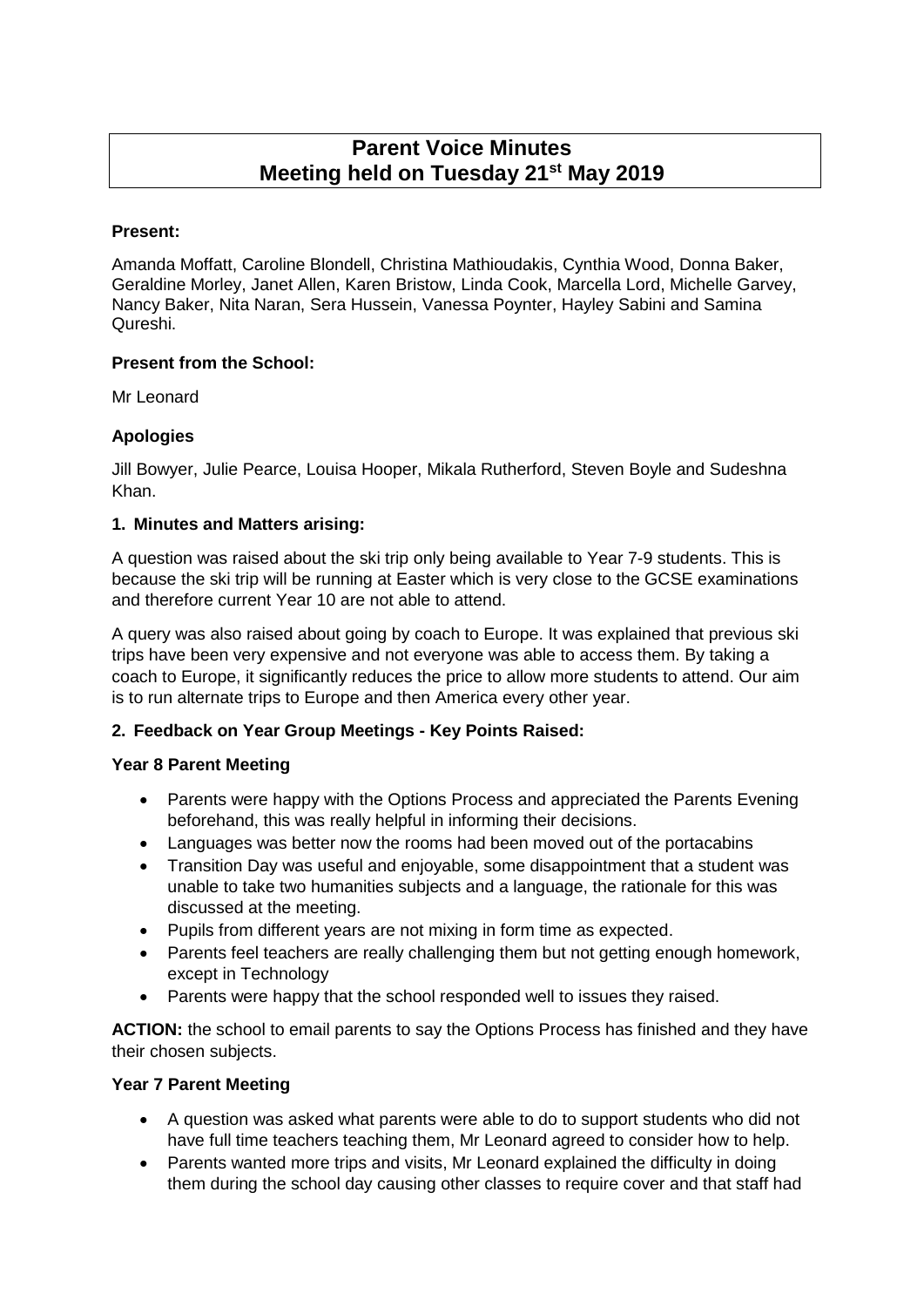to volunteer to take them during holidays when they may want to be with their own families.

- Parents asked for the maths surgery information to be sent out again.
- Parents were pleased the assessment/progress checks were changing and agreed with the proposals.
- They were also happy with the stop and search proposal following the incident at the school gate.

## **3. Feedback on Parents Evenings**

The feedback was overall extremely positive about the no appointment system although some were not keen on the waiting time. It was agreed however, that appointments brought their own issues.

**ACTION:** Parents asked for the screen in the hall to show where staff are.

**ACTION**: To discuss at the next Parent's Voice meeting questions parents should ask staff at the Parent's Evenings.

It was noted that for the Sixth Form Parent Evening, a 5 minutes appointment was not enough time to talk, however, most staff gave longer anyway.

#### **4. Feedback on Assessments**

Mr Leonard spent time going through the new assessments for Year 7 and 8 for next year and the feedback was very positive about the changes.

## **5. Fundraising**

It was raised that parents can help the school raise money by buying items online through the easy fund raising app.

**ACTION**: Mr Leonard to follow this up and add to the next newsletter for all parents.

## **6. Mobile Phones**

Some concerns were raised over pupils using phones for the wrong reasons when in lessons if they have been permitted to use them. We discussed the fact this may be when they have a supply teacher, and Mr Leonard agreed to follow this up.

**ACTION:** Mr Leonard to follow up with supply staff and teachers.

## **7. Volume of Printing for Homework**

Mr Leonard explained that the school allowed pupils to print for free in the library and in the ICT rooms. If pupils are organised they are able to print without costing parents anything at all.

## **8. Library Opening Times**

Mr Leonard explained that currently due to staffing issues the library was only open until 4pm but he was looking to resolve this in the future.

## **9. Late Marks**

The issue was raised that students were often marked late even though they were doing jobs or attending activities at the start of school.